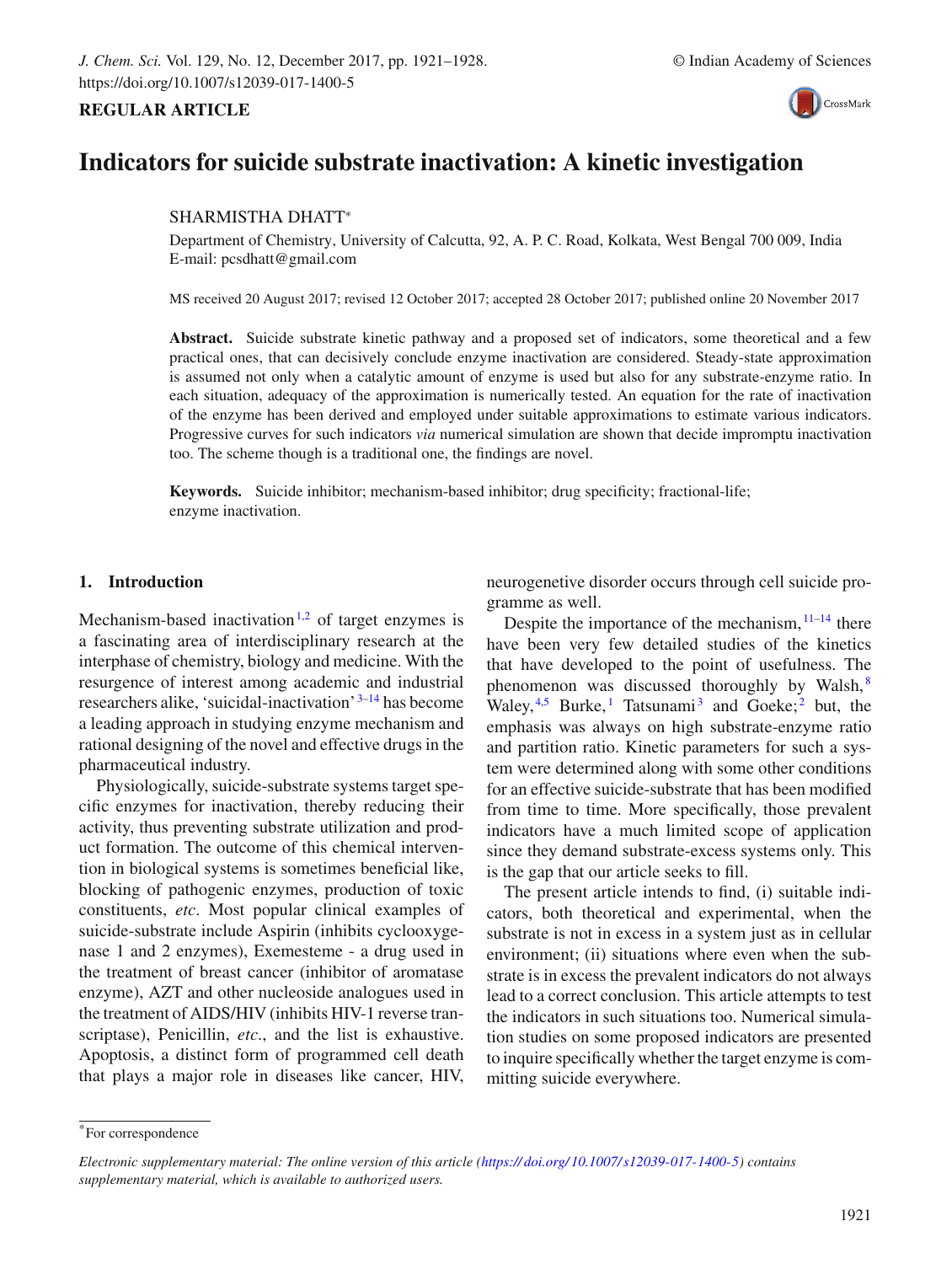1922 *Sharmistha Dhatt*

#### **2. Theoretical**

The coupled differential equations for the kinetic scheme are difficult to solve analytically. The system of Ordinary Differential Equations is solved numerically. To retain the accuracy of such a non-linear set of equations, one needs to be extremely cautious. Thus, in all cases of simulation, 4<sup>th</sup> order Runge-Kutta method with a time step of order  $10^{-3}$ - $10^{-4}$  was used both in FORTRAN and MAPLE environments. The scheme and working equations are

$$
E + S \xrightarrow[k_2]{k_1} C_1 \xrightarrow{k_3} C_2 \xrightarrow{k_4} E + P
$$

$$
C_2 \xrightarrow{k_5} E_i
$$

The suicide-substrate mechanism to be investigated in the present note involves a substrate *S*, an enzyme *E*, two intermediate complexes  $C_1$  and  $C_2$ , an inactivated complex  $E_i$  and product *P*. Here *S* is the suicide substrate, a substrate analogue that binds with the enzyme, but enzyme interaction converts it to an inhibitor that irreversibly inactivates the enzyme. 'Irreversible inactivation of the enzyme' implies that the enzyme has in some way or form been permanently modified since it can no longer carry out its function. The enzyme thus commits suicide, hence the name. These are also called 'Trojan horse inhibitors'. These reactive functionalities can then irreversibly alkylate a nucleophilic amino acid residue or cofactor present in the enzyme and in essence, causes the enzyme's death ('suicide'). These inhibitors have a latent reactive functionality that only becomes apparent after binding and have one more level of selectivity built into them. For this class of inhibitors to be classified as suicide substrate, some criteria include; (i) inactivation should be time-dependent, (ii) reaction should be first-order, (iii) the enzyme should show saturation phenomenon, (iv) substrate should be able to protect the enzyme and stoichiometry of the reaction should be 1:1 (i.e., one active site to one inhibitor). Mass action kinetics and stoichiometry lead to the following coupled differential equations

$$
\frac{ds}{dt} = -k_1 e \cdot s + k_2 c_1 \tag{1a}
$$

$$
\frac{de}{dt} = -k_1 e \cdot s + k_2 c_1 + k_4 c_2 \tag{1b}
$$

$$
\frac{dc_1}{dt} = k_1 e.s - (k_2 + k_3)c_1
$$
 (1c)

$$
\frac{dc_2}{dt} = k_3c_1 - (k_4 + k_5)c_2\tag{1d}
$$

$$
\frac{de_i}{dt} = k_5 c_2 \tag{1e}
$$

$$
\frac{dp}{dt} = k_4 c_2 \tag{1f}
$$

The relevant initial conditions are  $s(t = 0) = s_0$ ,  $c_1(t = 0)$  $0 = c_2(t = 0) = e_i(t = 0) = 0$ . Like most of the articles,  $3,4$  a quasi steady state approximation (QSSA) for both the complexes is assumed. The system of equations is further simplified using mass conservation equations:

$$
e_0 = e + c_1 + c_2 + e_i \tag{1g}
$$

$$
s_0 = s + c_1 + c_2 + e_i + p \tag{1h}
$$

The reduced system will contain only four coupled differential equations, but still these are too difficult to solve analytically without certain relevant approximations. So, numerical simulations are carried out to illustrate certain points. The biologically relevant questions that arise are, (i) whether the substrate will be converted *via* the catalytic route, and (ii) whether all the enzymes will be inactivated. These points will be looked into in detail.

## 2.1 *Prevalent conditions for suicide substrate*

Waley<sup>4</sup> proposed the condition that determines whether most of the enzyme will be inactivated without substrate being exhausted

$$
s_0/e_0 > r \tag{2a}
$$

where  $r = \frac{k_4}{k_5}$  is the partition ratio that governs the ratio of the products formed in any parallel pathway kinetics. The condition (2a) is reversed if the situation is otherwise implying the suicidal inactivation is absent under enzyme excess case. Tatsunami *et al*., <sup>3</sup> on the other hand, found the formative factor for enzyme inactivation in suicide-substrate system as,

$$
s_0/e_0 > (1+r) \tag{2b}
$$

$$
s_0/e_0 < (1+r) \tag{2c}
$$

$$
s_0/e_0 = r \tag{2d}
$$

where r is again the partition ratio. The article calls these expressions as indicator I<sub>1</sub>. Goeke *et al.*, in their limit set analysis<sup>2</sup> supported the conclusions of Tatsunami *et al.*, <sup>3</sup> without assuming QSSA. Here also the emphasis was on substrate excess systems, as the previously steady state is assumed under such conditions only. We shall scrutinize the workability of such endeavours and will extend the scope of suicidal inactivation under conditions of comparable and excess enzyme cases as well.

#### 2.2 *Kinetic Analysis*

Assuming QSSA for the intermediate complexes yield

$$
\bar{c}_1 = \frac{k_1 \bar{e}.\bar{s}}{(k_2 + k_3)} \qquad \bar{c}_2 = \frac{k_1 k_3 \bar{e}.\bar{s}}{(k_2 + k_3)(k_4 + k_5)} \tag{3a}
$$

So, the complexes bear a relation between themselves

$$
=K'\bar{c}_1\tag{3b}
$$

where  $K' = k_3/(k_4 + k_5)$ .

 $\bar{c}_2$ 

It is pertinent to mention that like Michaelis-Menten type system, the focus is on the initial phase kinetics of the suicidesubstrate system where product formation is too low and safely neglected to avoid very complicated equations for the purpose of analysis. The system was numerically simulated and constancy of the partition ratio and the conservation equations were checked to test the goodness of the effort using Runge-Kutta 4th order programme.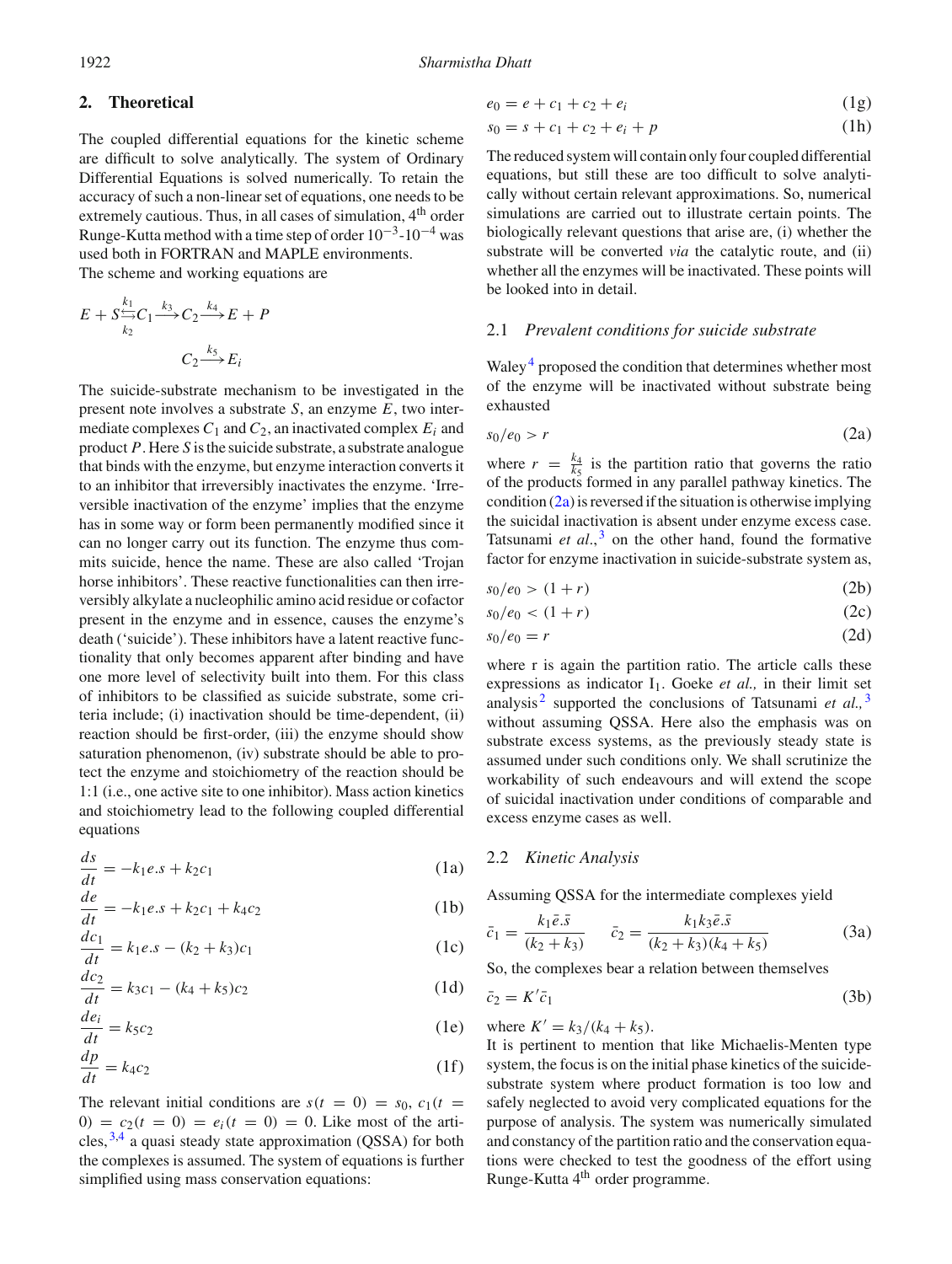#### 2.3 *A few more efficient indicators*

We intend to discuss a few more efficient indicators, some theoretical and a few experimental ones that may serve to identify suicidal inactivation.

#### 2.4 *Fractional life of enzymes*

Temporal progressive curves for enzyme and inactivated enzyme offer a qualitative reflection of suicidal inactivation kinetics. For a quantitative theoretical estimation of the effectiveness of suicide substrate, the fractional life of enzyme may serve as an indicator to enzymologists and especially for the pharmacologists during drug administration and delivery, similar to antibiotic kinetics.

From  $(1b)$  we get.

$$
\frac{de}{dt} = -k_1 e.s + \bar{C}e.s = (\bar{C} - k_1)e.s
$$
\n(4a)

where  $C = (k_2 + k_4 K')k_1/(k_2 + k_3)$ . Using (1g), (4a) is reduced to,

$$
\frac{de}{dt} = -k_1 e.s + \bar{C}e.s = (\bar{C} - k_1)e.(A + e)
$$
 (4b)

where  $A = s_0 - e_0$ . Thus integrating with initial condition of  $e(0) = e_0,$ 

$$
t = \frac{1}{A(\bar{C} - k_1)} \ln\left(\frac{e(A + e_0)}{e_0(A + e)}\right)
$$
(4c)

For  $\beta$  fraction of the enzyme remaining, i.e.,  $e = \beta e_0$ ,

$$
\tau_{\beta} = \frac{1}{A(\bar{C} - k_1)} \ln \left( \frac{\beta s_0}{s_0 - e_0(1 - \beta)} \right) \tag{4d}
$$

Equation (4d) can be generalized for high substrate-enzyme ratio; i.e.,  $(s_0/e_0 = \alpha)$  where  $\alpha$  can assume value fractional (greater than 1) or integer, with  $\tau_\beta$  modified to,

$$
\tau_{\beta} = \frac{1}{e_0(\alpha - 1)(\bar{C} - k_1)} \ln \left( \frac{\alpha \beta}{\alpha + \beta - 1} \right) \tag{4e}
$$

However, the equation (4e) has an apparent shortcoming when the concentration of  $e_0$  and  $s_0$  are of the same order of magnitude i.e.,  $(\alpha = 1)$ . But a thorough analysis clarifies the point and we have analytical solutions uniformly valid for same enzyme-substrate ratio  $(s_0/e_0 = \alpha = 1)$ , thus,

$$
\frac{de}{dt} = -k_1 e.s + \bar{C}e.s = (\bar{C} - k_1)e^2
$$
 (4f)

which on integration with an initial condition of  $e(0) = e_0$ gives,

$$
e = \frac{e_0}{1 - e_0(\bar{C} - k_1)t}
$$
(4g)

again with  $\beta$  a fraction of the enzyme remaining i.e.,  $e = \beta e_0$ ,

$$
\tau_{\beta} = \frac{(1 - \beta)}{e_0 \beta (\bar{C} - k_1)}\tag{4h}
$$

The equation  $(4c)$  will be modified for situations with excess enzyme cases where the value of A is negative and the differential equation is accordingly amended and integrated with the initial condition as above.

$$
t = \frac{1}{A(\bar{C} - k_1)} \ln\left(\frac{e_0(e - A)}{s_0 e}\right)
$$
(4i)

For  $\beta$  fraction of the enzyme remaining i.e.,  $e = \beta e_0$ ,

$$
\tau_{\beta} = \frac{1}{A(\bar{C} - k_1)} \ln \left( \frac{(\beta + 1)e_0 - s_0}{s_0 \beta} \right)
$$
(4j)

Equation (4j) is applicable for low substrate-enzyme ratio i.e.,  $(s_0/e_0 = \alpha)$  where  $\alpha$  can assume value fractional (less than 1) or integer, with  $\tau_\beta$  modified to,

$$
\tau_{\beta} = \frac{1}{e_0(\alpha - 1)(\bar{C} - k_1)} \ln\left(\frac{(\beta + 1) - \alpha}{\alpha \beta}\right) \tag{4k}
$$

Thus equations (4e), (4h) and (4k) serve as indicator  $I_2$  for different substrate-enzyme ratio as illustrated.

#### 2.5 *Relative excess of inactivated enzyme*

Fidelity of some indicators over the other motivates one to look for some better indicators as well. This will be thoroughly discussed with relevant test cases in the next section.

(i) Inactivation of enzymes is usually followed by withdrawing a small portion of incubation mixture of enzyme and suicide substrate at various times and adding them, to assay mixture containing normal substrate. So theoretically, we look for a next indicator that can serve as a diagnostic tool for enzyme inactivation directly. We propose  $(e_i/e = \xi)$  as the one that has been justified both numerically and analytically in this article.

$$
\frac{d(e_i/e)}{dt} = \frac{1}{E} \left( \frac{de_i}{dt} \right) - (e_i/e)^2 \frac{1}{e_i} \left( \frac{de}{dt} \right)
$$
(5a)

Using  $(1b)$  and  $(1e)$  in  $(5a)$ ,

$$
\frac{d\xi}{dt} = K''s - (\xi)\,\bar{K}s\tag{5b}
$$

where  $K'' = \frac{k_1 k_3 k_5}{(k_2 + k_3)(k_4 + k_5)}$  and  $\bar{K} = -\frac{k_1 k_3 k_5}{(k_2 + k_3)(k_4 + k_5)}$ .

For condition of excess substrate, i.e.,  $s \approx s_0$ , (5b) can be safely replaced with,

$$
\frac{d\xi}{dt} = K''s_0 - (\xi)\bar{K}s_0
$$
\n(5c)

Integrating with initial condition of  $\xi(0) = 0$ ,

$$
\xi = \frac{K''}{\bar{K}} \left( 1 - \exp^{-\bar{K}s_0 t} \right) \tag{5d}
$$

Eq. (5d) suggests growth for the indicator  $(\xi)$  as observed via numerical simulation. To have a consistency in the scale of the numerical results for the different region of analysis, i.e., from enzyme excess state *via* comparable concentration to substrate excess condition the indicator is revised accordingly via scaling technique that can even be interpreted with a probabilistic argument,

$$
e_i/[\min(s_0, e_0) - e_i]
$$
 (5e)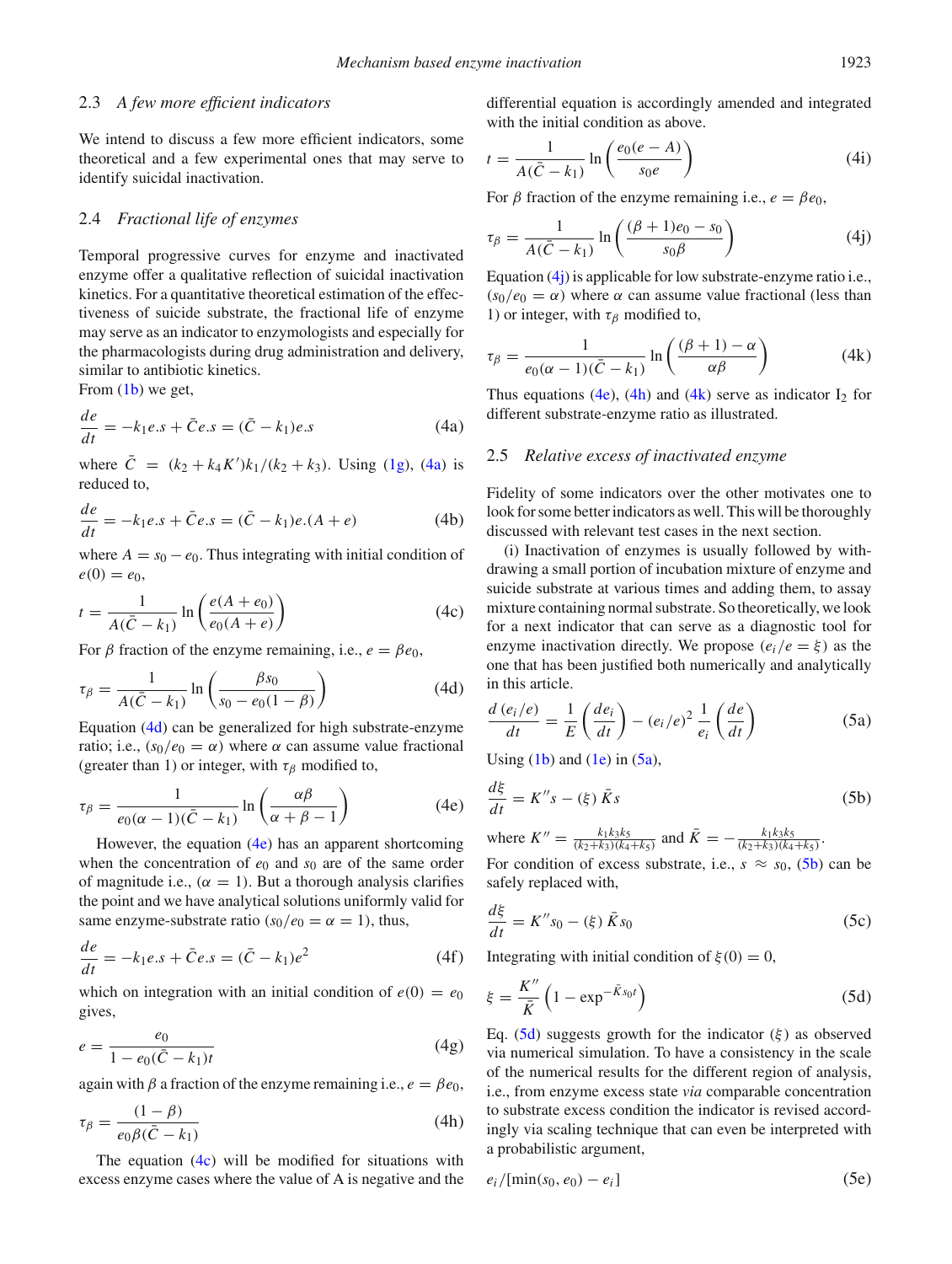**Table 1.** Chosen system parameters (rate constants) and substrate-enzyme ratio along with the simulated data for the concentration of the species at steady state for a definite time  $(t = 100$  time units) are shown below case wise.  $k_2$ ,  $k_3$ ,  $k_4$ ,  $k_5$  being first order rate constants having unit of time<sup>-1</sup>.  $k_1$  has unit of (conc.)<sup>-1</sup> time<sup>-1</sup>.

|                | Case $s_0/e_0$ | k <sub>1</sub> | k <sub>2</sub> | $k_3$         | $k_4$ | k <sub>5</sub> | c <sub>1</sub> | c <sub>2</sub> | $e_i$       | $\boldsymbol{p}$ |
|----------------|----------------|----------------|----------------|---------------|-------|----------------|----------------|----------------|-------------|------------------|
| 1              | 0.1            | 0.15           | 1000.0 2.0     |               | 0.1   | 400.0          | $1.4E(-3)$     | $6.0E(-6)$     | 0.25        | $6.0E(-5)$       |
| 2              | 0.1            | 0.20           | 500.0 1.0      |               | 0.05  | 20.0           | $2.7E(-3)$     | $1.3E(-5)$     | 0.33        | $8.0E(-4)$       |
| 3              | 0.1            | 0.10           | 500.0 0.5      |               | 2.0   | 0.01           | $1.8E(-3)$     | $4.5E(-4)$     | $4.5E(-4)$  | 0.09             |
| $\overline{4}$ | 0.1            | 5.0            |                | 50.0 0.001    | 0.01  | 10.0           | 0.496          | $4.8E(-5)$     | $4.5E(-2)$  | $4.5E(-5)$       |
| 5              | 1.0            | 0.50           | 500.0 0.2      |               | 5.0   | 0.1            | $9.8E(-4)$     | $3.9E(-5)$     | $3.7E(-4)$  | 0.019            |
| 6              | 1.0            | 10.0           | 1000.0 0.5     |               | 50.0  | 0.1            | $6.03E(-3)$    | $6.02E(-5)$    | $7.0E(-4)$  | 0.39             |
| 7              | 1.0            | 20.0           | 1000.0 0.1     |               | 0.05  | 50.0           | $1.4E(-2)$     | $2.75E(-5)$    | 0.16        | $1.6E(-4)$       |
| 8              | 1.0            | 0.10           |                | 0.1 0.0001    | 0.1   | 50.0           | 0.38           | $7.1E(-7)$     | $3.6E(-3)$  | $7.0E(-6)$       |
| 9              | 10.0           | 0.01           | $10.0 \ \ 0.1$ |               | 1.0   | 0.01           | $9.9E(-3)$     | $9.8E(-4)$     | $9.0E(-4)$  | 0.095            |
| 10             | 10.0           | 1.0            | 500.0 0.05     |               | 2.0   | 1.5            | $2.2E(-2)$     | $2.7E(-4)$     | 0.041       | 0.055            |
| 11             | 10.0           | 0.10           |                | $0.5 \ 0.001$ | 0.01  | 2.0            | 0.610          | $3.05E(-4)$    | 0.065       | $3.1E(-4)$       |
| 12             | 10.0           | 5.0            |                | 1.0 0.0001    | 0.1   | 10.0           | 0.972          | $9.6E(-6)$     | $3.05E(-4)$ | $9.5E(-5)$       |
| 13             | 10.0           | 0.20           |                | 10.0 0.05     | 0.2   | 0.1            | 0.122          | $2.0E(-2)$     | 0.22        | 0.44             |
| 14             | 10.0           | 10.0           |                | 1.0 0.0001    | 1.0   | 0.01           | 0.992          | $9.8E(-5)$     | $9.5E(-5)$  | $9.8E(-3)$       |
| 15             | 10.0           | 0.10           | 500.0 1.0      |               | 1.0   | 0.01           | $2.0E(-3)$     | $1.93E(-3)$    | $1.9E(-3)$  | 0.192            |
| 16             | 10.0           | 0.10           | 500.0 1.0      |               | 0.01  | 1.0            | $1.72E(-3)$    | $1.65E(-3)$    | 0.179       | $1.7E(-3)$       |

as  $e_i$  <  $Min(s_0, e_0)$ . Thus, equations (5e) serve as indicator I3 for enzyme excess and substrate excess cases respectively and equally valid for comparable or equal enzyme-substrate ratio. Under ideal situation,  $I_3$  can have unity as the maximum value for inactivation. Very low value confirms no inactivation as evident from Table 1 and Table 2. It is needless to mention that it is a dimensionless indicator.

(ii)  $I_2$  and  $I_3$  discussed previously are theoretical indicators, which are of greater concern to the theoretical chemists. However, for experimental analysis, if the system is such that it is possible to monitor the complex concentrations then we put forward a new experimental indicator given by,

$$
I_4 = \xi \cdot \min(s_0, e_0) / (s_0 - s - e_i - p) \tag{5f}
$$

Analytical derivation of it is in line with the previous indicator except the fact that under SSA  $(c_1 + c_2)$  is constant. Hence,

$$
\xi \min(s_0, e_0)/(s_0 - s - e_i - p)
$$
  
=  $\frac{K''}{\bar{K}(s_0 - s - e_i - p)} e_0 \left(1 - \exp^{-\bar{K}s_0 t}\right) = I_4$  (5g)

which suggests growth like  $(5d)$  but has a special feature imbedded in them that will be discussed under section 3. The idea stems from the  $(\xi = e_i/e)$  ratio whose value greater than unity will confirm more than 50% inactivation. Since we are concerned with the initial kinetics to estimate inactivation and accumulation of intermediate is often an issue, augmenting the denominator with a factor that includes the intermediate is done and critically non-dimensionalised. A very low fractional value assures no inactivation and low to high integer value confirms inactivation (Tables 1 and 2).

(iii) This is another practical, rather experimental indicator that can report inactivation even under very special situations

**Table 2.** Calculated values of the standard indicator  $I_1$  for the test cases and simulated values of the proposed indicators  $I_2$ ,  $I_3$ ,  $I_4$ ,  $I_5$  for understanding of suicidal inactivation of enzymes are provided below.

| Case | I <sub>1</sub> | I <sub>2</sub> | I <sub>3</sub> | $I_4$ | I5    |
|------|----------------|----------------|----------------|-------|-------|
| 1    | 10.0025        | 1096           | 0.33           | 23.0  | 0.92  |
| 2    | 10.025         | 828            | 0.49           | 12.0  | 0.98  |
| 3    | 2010.0         | 661950         | $4.5E(-4)$     | 0.07  | 0.17  |
| 4    | 10.01          | 3301           | 0.047          | 0.012 | 0.09  |
| 5    | 51.0           | 63775.5        | $3.7E(-4)$     | 0.38  | 0.27  |
| 6    | 501.0          | 25062.5        | $7.0E(-4)$     | 0.13  | 0.11  |
| 7    | 1.001          | 125.1          | 0.196          | 14.0  | 0.92  |
| 8    | 1.002          | 2507           | $3.6E(-3)$     | 0.015 | 0.01  |
| 9    | 10.10          | 23002.2        | $9.0E(-4)$     | 0.09  | 0.082 |
| 10   | 0.233          | 526.2          | 0.11           | 24    | 0.7   |
| 11   | 0.1005         | 113.5          | 0.07           | 0.31  | 0.09  |
| 12   | 0.101          | 45.5           | $3.0E(-4)$     | 0.472 | 0.01  |
| 13   | 0.30           | 68             | 0.28           | 2.5   | 0.62  |
| 14   | 10.1           | 2278           | $9.0E(-5)$     | 0.63  | 0.09  |
| 15   | 10.10          | 11410          | $1.9E(-3)$     | 0.51  | 0.33  |
| 16   | 0.101          | 114            | 0.22           | 65.0  | 0.98  |

when both the turnover and the suicidal path are less active and rapid accumulation of the complexes within the system takes place. Both the potential competing routes are rendered inactive, which can be identified from low  $I<sub>5</sub>$  value. High value saturating to unity is an indication for inactivation. Borderline cases can be isolated too. The mathematical expression for the indicator is,

$$
I_5 = e_i/(e_0 - e) \tag{5h}
$$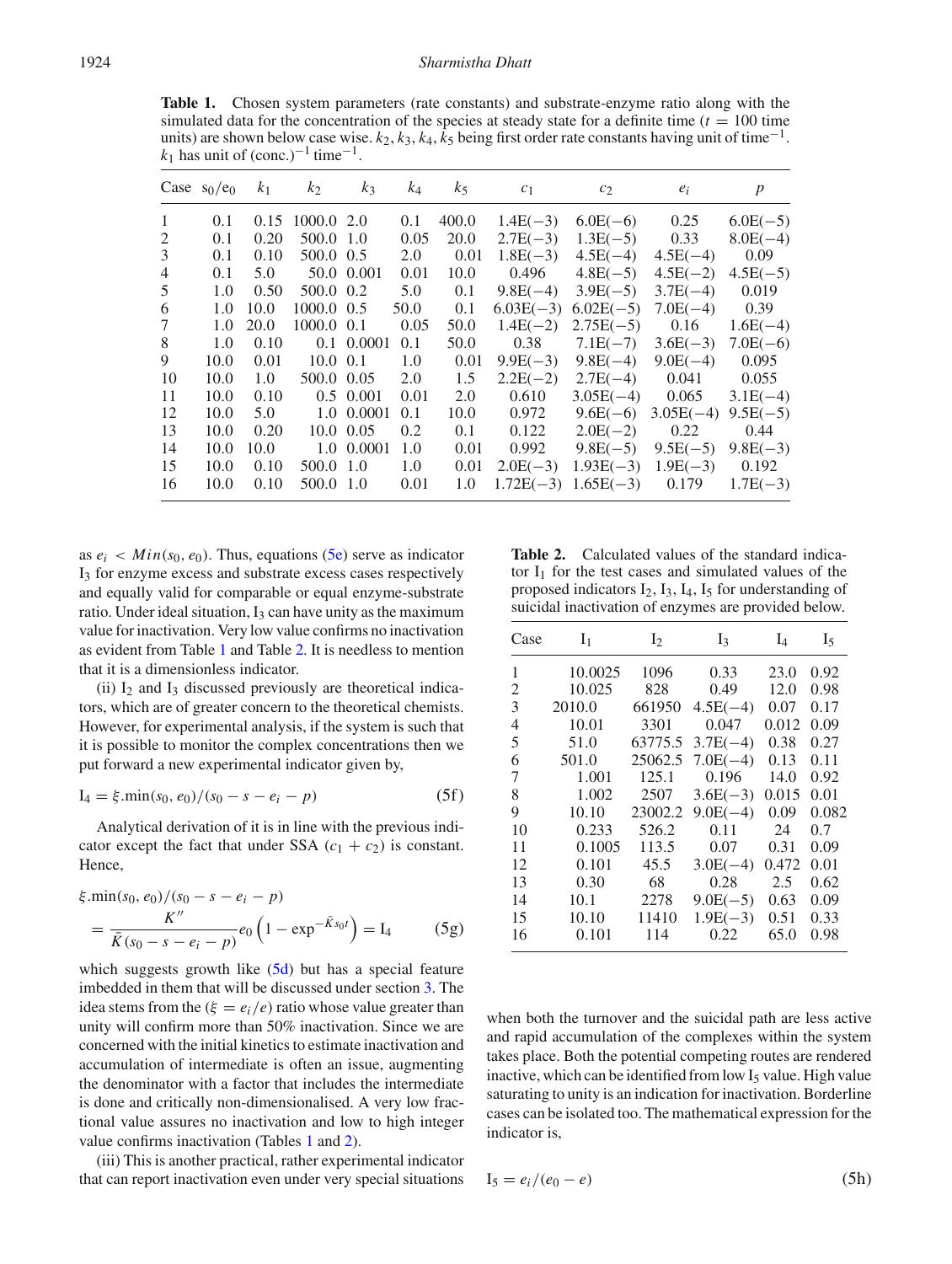$$
(n_i) - (n_f) = s_0 + e_0 - (s + p + e_i + c_1 + c_2 + e)
$$
 (5i)

And using  $(1h)$ ,  $(5i)$  is reduced to,

$$
(n_i)-(n_f)=(e_0-e)
$$

The ratio (5h) thus gives the probability of inactivation *via* association. This at the very outset includes cases of intermediate concentration accumulation as well (Table 1 and Table 2).

#### 2.6 *Experimental relevance*

For an experimentalist with a suicide-substrate system at hand, measuring inactivated enzyme, *ei* is the most common route followed to identify inactivation. Systems may vary where monitoring either substrate *s* or the product *p* or both are possible. There are a very few systems where monitoring of the intermediate concentration may pose a problem. In such cases I<sub>3</sub>, I<sub>4</sub> and I<sub>5</sub> can be estimated using  $(1g)$  or  $(1h)$  provided *ei* and *e* or *s* and *p* are known beforehand. However, measuring fractional life of enzyme  $I_2$  is a common kinetic exercise varying either the suicidal inhibitor or the enzyme as needed. As a final point, constancy in the value of the intermediate concentration or a linear fall-off in substrate concentration profile, if possible to measure, is an indication that steady state approximation is valid for the system and the equations derived are applicable.

#### **3. Results and Discussion**

A comprehensive table (Table 1) showing the reaction parameters for several test cases is analyzed for the understanding of the suicidal action of the enzyme over its turnover or catalytic path. Substrate excess, enzyme excess and cases with same enzyme-substrate concentration are dealt with thoroughly. The previous articles concerning suicide-substrate kinetics emphasized on some formative factor  $(1+r)\mu$ , where enzyme-substrate ratio and partition ratio guide suicidal enzyme inactivation under the condition of QSSA. Going by the data set of one of the prominent articles, $\frac{1}{1}$  it was apparent that though QSSA was recommended its validity over the time scale was not checked. For a system to abide by QSSA over a given time scale, the rate constants are crucial. It is needless to mention that whenever we say 'inactivation' we stick to suicidal enzyme inactivation unless otherwise mentioned.

Going by the Table 1, validity of QSSA is thoroughly checked over a time range  $(0 + t \rightarrow t = 150$  time units), and the concentration of the concerned species are reported at  $t = 100$  time units. Reporting species concentration at=100 time units is only indicative, as steadiness in complex concentration is achieved via QSSA after the initial transient kinetics. Special attention is paid to  $(c_1)$  with high concentration where most of the reactants are stored as intermediate without proceeding either to the turnover path or the suicidal route, but the system is still in a SS. This situation warrants special attention, which has never been addressed before (Case 4, Case 8, Case 11, Case 12 and Case 14). Concentrations of *p* and  $e_i$  reported at  $t = 100$  for such test cases will clarify the point raised. In addition we have also addressed the case that justifies the work done in previous articles  $1,3,4$  to test the goodness of our endeavor.

Now focusing on Table 2, the values of the standard indicator  $I_1$  of previous articles and the indicators  $(I_2, I_3, I_4, I_5)$  proposed in this article are explored to ascertain impromptu whether a system suffers suicidal inactivation of enzyme. Cases 1-4 with standard indicator value greater than 1 suggests no enzyme inactivation as discussed in articles;  $1,3-5$  our proposed indicators however suggest a different opinion. For high value of  $I_2$  no inactivation is foreseen. Low  $I_2$  however is not a sufficient criteria to comment on inactivation due to some special feature of high intermediate concentration as stated in the previous paragraph (Case 7 and Case 11).

However, Indicator  $I_3$  is sometimes misleading especially for the enzyme excess cases as to what should be the cutoff value for asserting inactivation, though for all such indicators analytical articulation confirms growth. Hence, it is modified for three different ranges of enzyme-substrate ratio as discussed in section 2.5 *via* (5e). A similar line of analysis and argument is valid for other indicator  $I_4$  as well. Low fractional value for I4 confirms no inactivation and integer value even high confirms inactivation. For indicator  $I_5$  the validity range is from 0.5 to unity. Value saturating to unity forecasts high inactivation. The same is corroborated in Figures 1, 2 and 3 for different test cases.

Some major pitfalls with  $I_2$  as indicator for a few special test cases may however suggest the fidelity of some indicators over the other. For enzyme excess cases, a special attention need to be conferred as the  $I_2$  values are itself high for even inactivation cases to comment otherwise. This may be judged case wise (Case 1 and Case 2). After a closer look at the three tables (Tables 1, 2 and 3) together, one may conclude that a high  $I_2$ is a sufficient condition to confer no enzyme inactivation, and no other indicator confirmation is needed in such cases. However low  $I_2$  foster inconclusive results regarding inactivation. Hence, one is motivated to look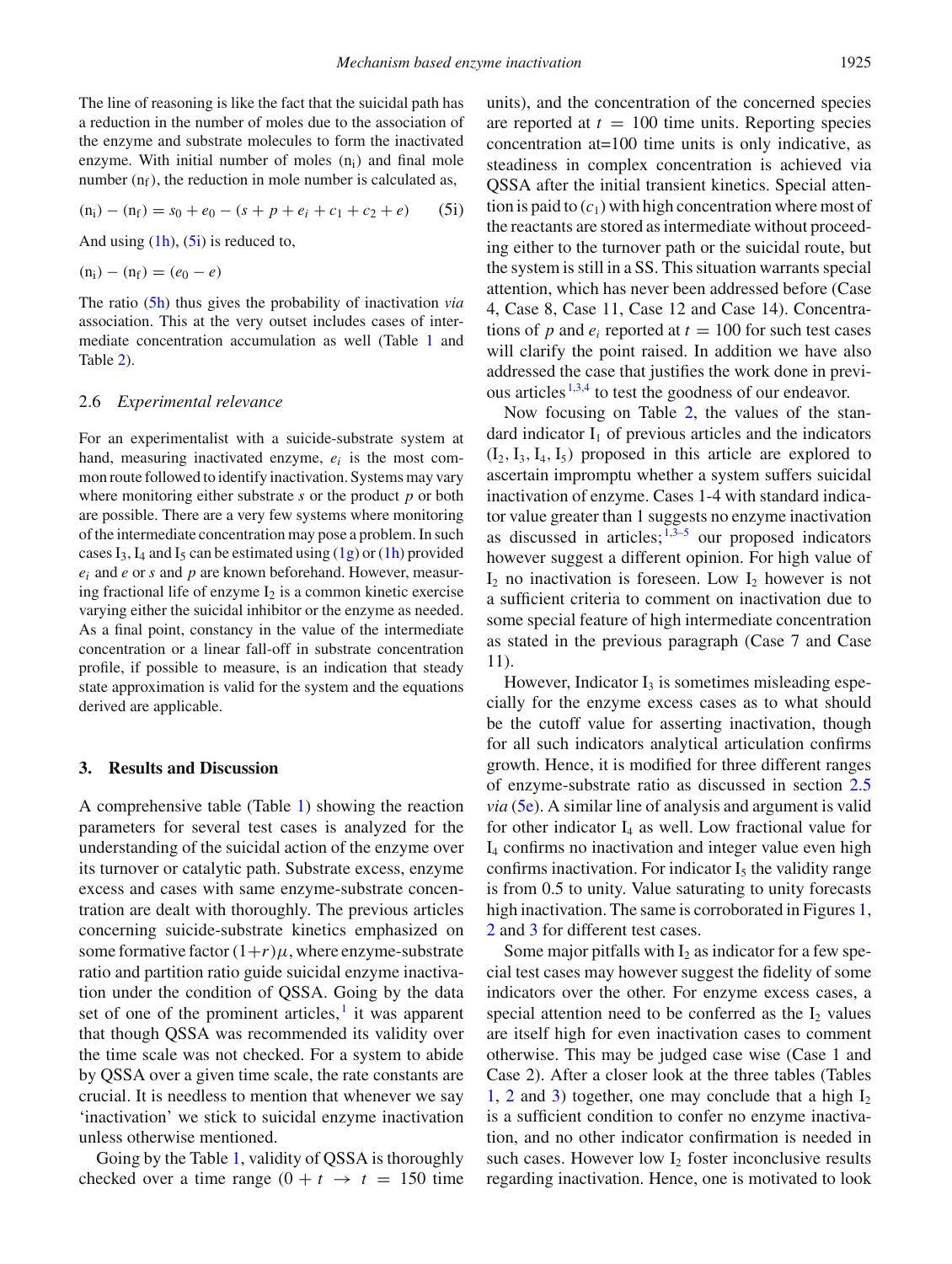

**Figure 1.** (a) Temporal profiles for enzyme (*e*), substrate (*s*), product (*p*) and inactivated enzyme  $(e_i)$  for case 1 in the panel of four. (b) Time variation of the proposed indicators showing enzyme inactivation in a panel of three.



**Figure 2.** (a) Temporal profiles for enzyme (*e*), substrate (*s*), product (*p*) and inactivated enzyme  $(e_i)$  for case 4 in the panel of four. (b) Time variation of the proposed indicators showing almost no enzyme inactivation in the panel of three.

for some other measures  $I_3$  for a definite result (Case 4, Case 8).

For  $I_3$  as an indicator, a scaling technique has been adopted to stabilize the numerical values due to difference in scale for various substrate-enzyme ratio, starting from low to high substrate concentration as discussed in section  $2.1$ . Very low  $I_3$  however confirms no inactivation. Though there may be some borderline cases with moderately high  $I_2$  and moderately low  $I_3$  with no unequivocal results (Cases 4, 10 and 15), such cases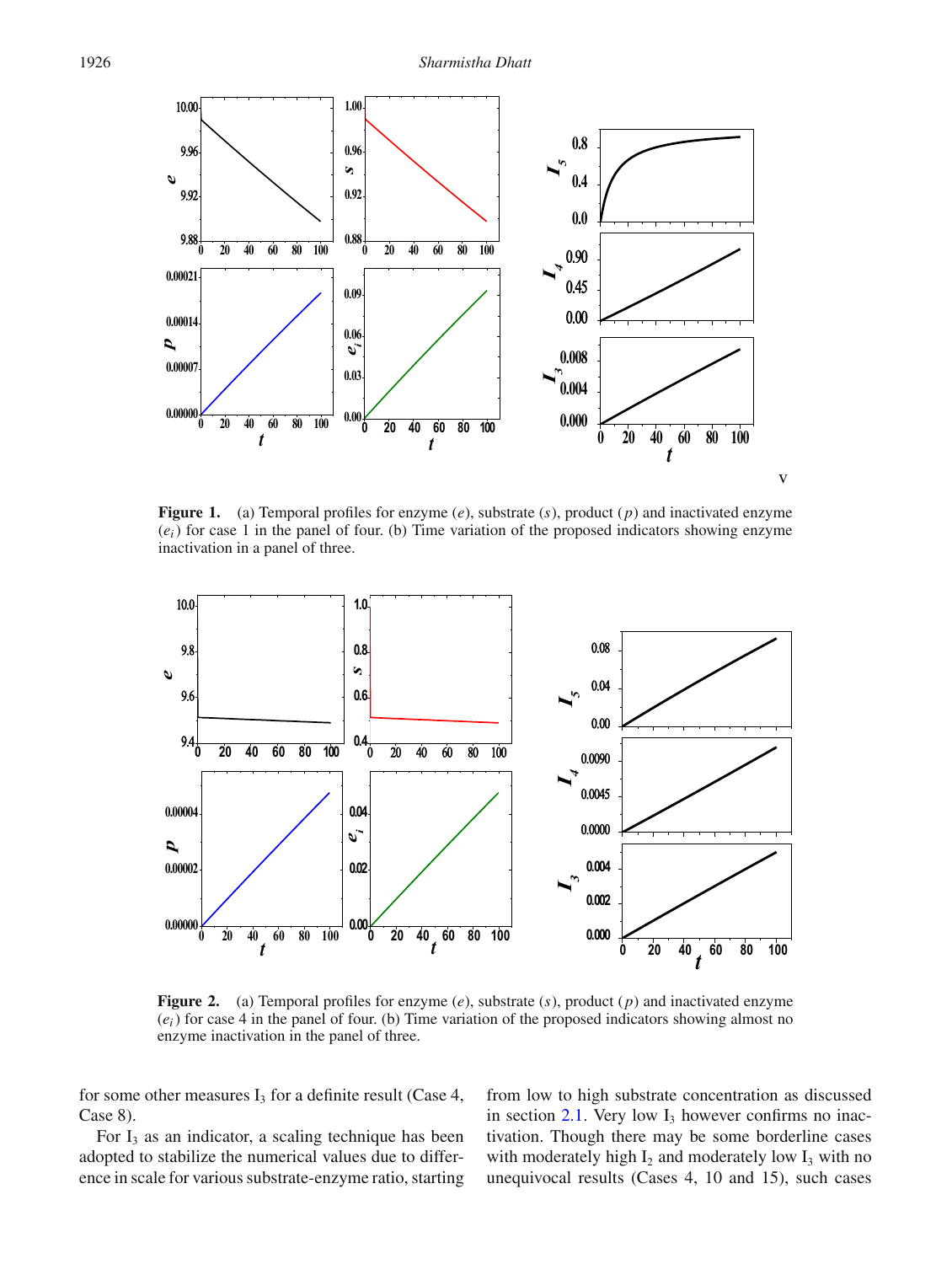

**Figure 3.** (a) Temporal profiles for enzyme (*e*), substrate (*s*), product (*p*) and inactivated enzyme (*ei*) for case 16 in the panel of four. (b) Time variation of the proposed indicators showing enzyme inactivation in the panel of three.

may finally be confirmed from some practical indicators like  $I_4$  and  $I_5$  where it is possible to estimate the intermediates in many such cases where accumulation of complexes is an issue (Cases 4, 8, 11, 12 and 14).

For the test cases 11 and 12, though a low fractional life suggests inactivation, but low values for  $I_4$  and  $I_5$ speak otherwise. This is a case of SSA where high intermediate concentration suggests no enzyme inactivation, that may either be followed experimentally by measuring  $p$  and  $e_i$  or through the indicators, which take into account the high intermediate and would forecast the real. The same may be argued for Cases 4, 8 and 14 as well. A final, all-inclusive Table 3 gives the complete picture of the investigations undertaken.

Finally, we highlight our major findings that include the following: (i) An apparently decaying enzyme profile may often be misleading and can delude one to infer suicidal inactivation. In such situations, proposed indicators, especially  $I_3$ ,  $I_4$  and  $I_5$  may work wonder. (ii) Rampant use of standard indicator  $(I_1)$  used in previous articles may often be elusive as breakdown of such criteria for inactivation is clear from test cases 1, 2, 7, 8, 11 and 12. (iii) The formative factor determining inactivation in previous articles have only a limited scope of application under substrate excess case and that too may often collapse under certain parametric conditions. (iv) Newly proposed indicators have a wider scope of application even in the enzyme excess and comparable

|               | based on the values of different indicators from  |  |               |
|---------------|---------------------------------------------------|--|---------------|
|               | Table 2 for different test cases and actual       |  |               |
|               | numerical observation on suicidal inactivation of |  |               |
|               | enzymes. 'Y' for yes and 'N' for no for enzyme    |  |               |
| inactivation. |                                                   |  |               |
|               | Case $I_1$ $I_2$ $I_3$ $I_4$                      |  | $\frac{1}{5}$ |
|               |                                                   |  |               |

**Table 3.** Comments on enzyme inactivation

| Case           | $I_1$ | I <sub>2</sub> | $I_3$       | $I_4$ | $I_5$ |
|----------------|-------|----------------|-------------|-------|-------|
| 1              | N     | Y              | Y           | Y     | Y     |
| $\overline{c}$ | N     | Y              | Y           | Y     | Y     |
| 3              | N     | N              | N           | N     | N     |
| $\overline{4}$ | N     | N              | N           | N     | N     |
| 5              | N     | N              | N           | N     | N     |
| 6              | N     | N              | N           | N     | N     |
| $\overline{7}$ | Y     | Y              | $\mathbf Y$ | Y     | Y     |
| 8              | Y     | N              | $\mathbf N$ | N     | N     |
| 9              | N     | N              | $\mathbf N$ | N     | N     |
| 10             | Y     | N              | Y           | Y     | Y     |
| 11             | Y     | $\mathbf Y$    | $\mathbf N$ | N     | N     |
| 12             | Y     | Y              | $\mathbf N$ | N     | N     |
| 13             | Y     | Y              | Y           | Y     | Y     |
| 14             | Y     | N              | N           | N     | N     |
| 15             | N     | N              | N           | N     | N     |
| 16             | Y     | Y              | Y           | Y     | Y     |

enzyme-substrate situation cases. (v) Finally, Table 3 with  $I_3$ ,  $I_4$  and  $I_5$  are the real and finer indicators that may be useful for the experimentalists studying enzymology or pharmacology.